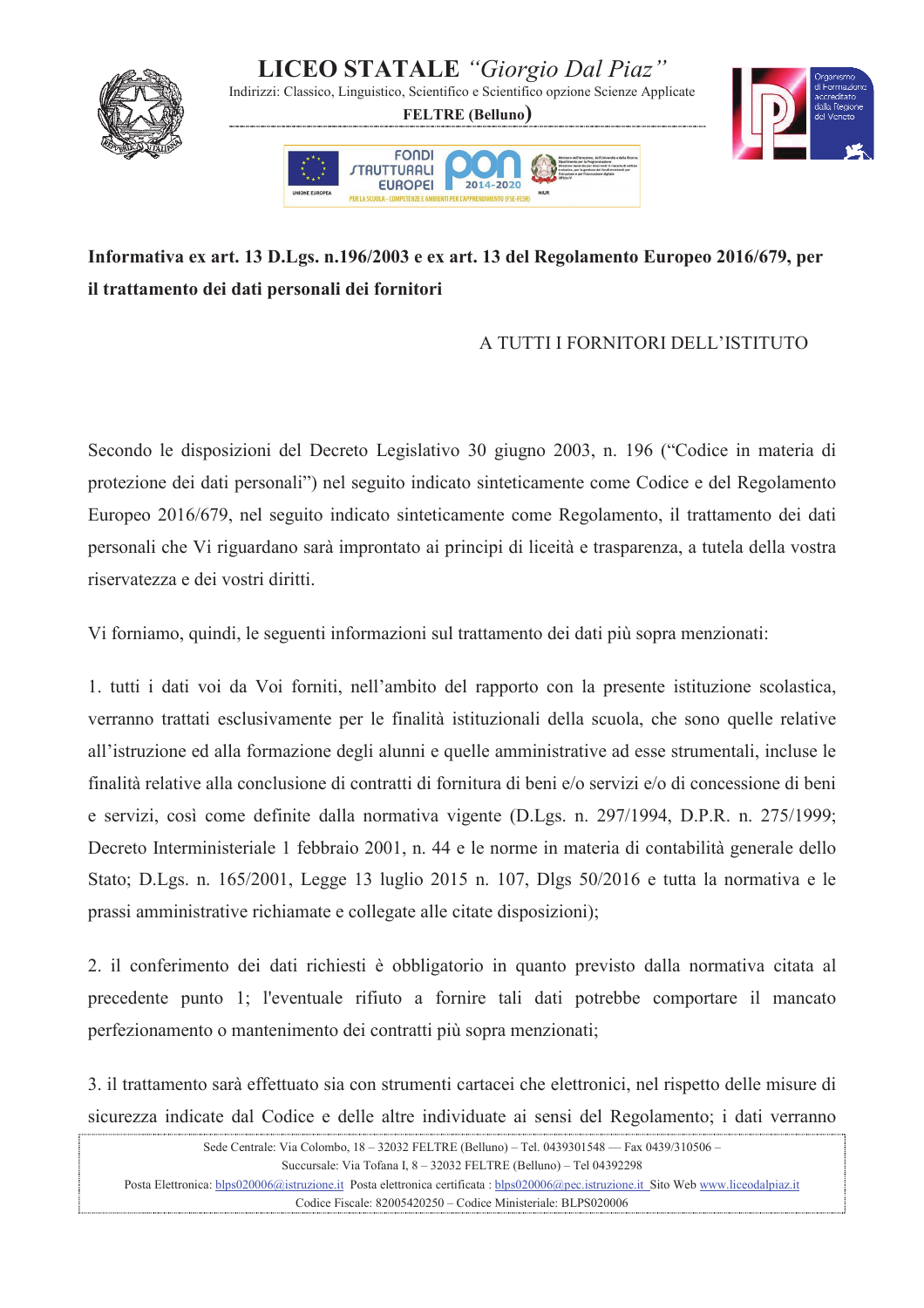

## **LICEO STATALE** "Giorgio Dal Piaz"

Indirizzi: Classico, Linguistico, Scientifico e Scientifico opzione Scienze Applicate

**FELTRE** (Belluno)





conservati secondo le indicazioni delle Regole tecniche in materia di conservazione digitale degli atti definite da AGID e nei tempi e nei modi indicati dalle Linee Guida per le Istituzioni scolastiche e dai Piani di conservazione e scarto degli archivi scolastici definiti dalla Direzione Generale degli Archivi presso il Ministero dei Beni Culturali;

3 Bis. i dati personali più sopra evidenziati potranno essere trattati, solo ed esclusivamente per le finalità istituzionali della scuola, anche se raccolti non presso l'Istituzione scolastica ma presso il Ministero dell'Istruzione e le sue articolazioni periferiche, presso altre Amministrazioni dello Stato, presso Regioni e enti locali;

4. i dati personali potranno essere comunicati a soggetti pubblici secondo quanto previsto dalle disposizioni di legge e di regolamento di cui al precedente punto 1;

5. il titolare del trattamento è: Prof. Mario Baldasso;

6 il Responsabile della Protezione dei Dati (RPD) è l'Avv. Stab. Ab. Giacomo Briga;

7. al Titolare del trattamento o al Responsabile lei potrà rivolgersi senza particolari formalità, per far valere i suoi diritti, così come previsto dall'articolo 7 del Codice (e dagli articoli collegati), e dal Capo III del Regolamento.

> Il Dirigente Scolastico Prof. Mario Baldasso Firmato digitalmente ai sensi del Codice dell'Amministrazione digitale e norme ad esso connesse

Sede Centrale: Via Colombo, 18 - 32032 FELTRE (Belluno) - Tel. 0439301548 - Fax 0439/310506 -Succursale: Via Tofana I, 8 - 32032 FELTRE (Belluno) - Tel 04392298 Posta Elettronica: blps020006@istruzione.it Posta elettronica certificata : blps020006@pec.istruzione.it Sito Web www.liceodalpiaz.it Codice Fiscale: 82005420250 - Codice Ministeriale: BLPS020006